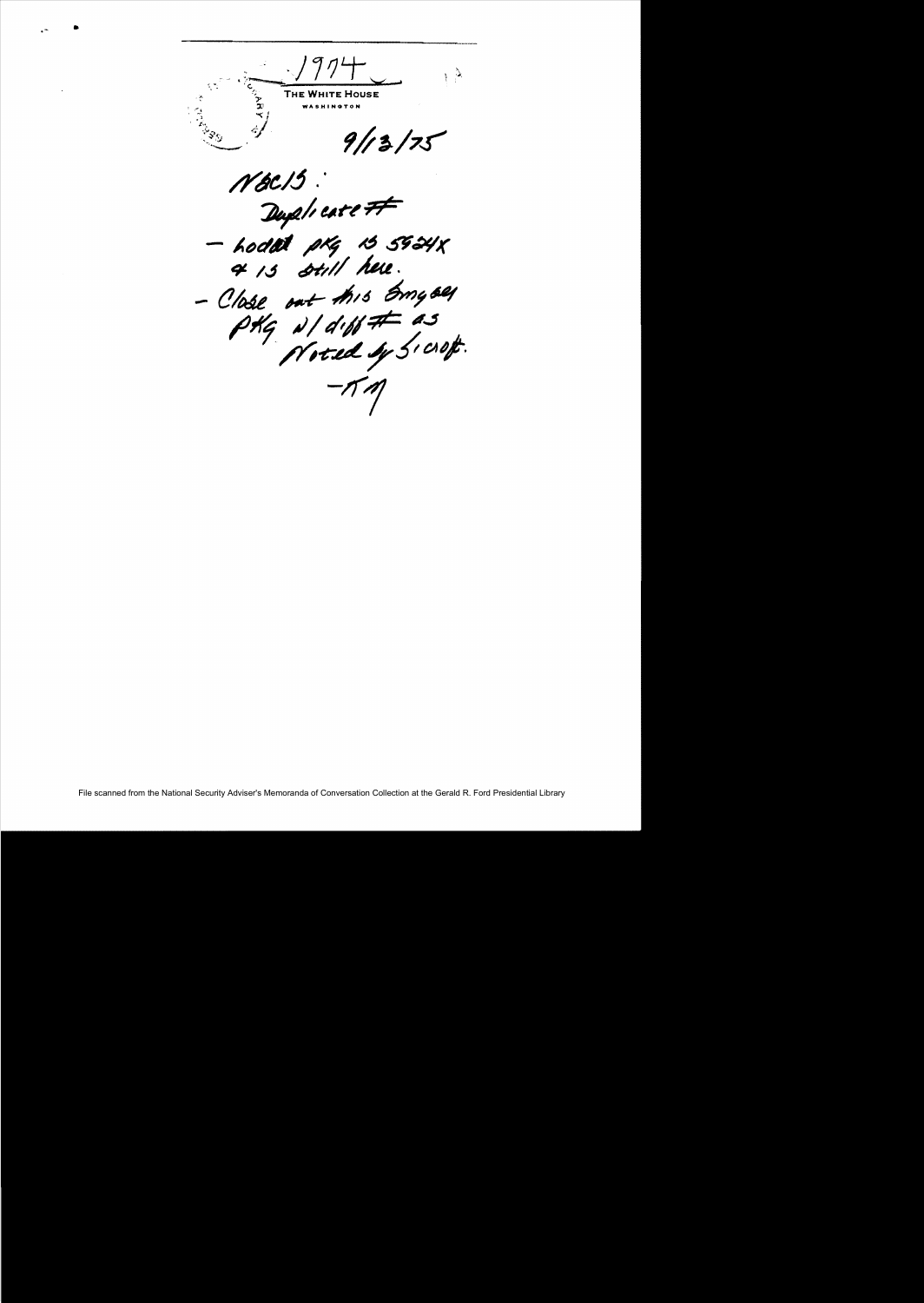### NATIONAL ARCHIVES AND RECORDS ADMINISTRATION Presidential Libraries Withdrawal Sheet

WITHDRAWAL ID 017763

REASON FOR WITHDRAWAL . . . . National security restriction TYPE OF MATERIAL . . . . . . Memorandum of Conversation TITLE . . . Ford, Mayor of Tokyo Ryokichi Minobi CREATION·DATE . . . . 11/19/1974 VOLUME  $\cdots$   $\cdots$   $\cdots$   $\cdots$   $\cdots$   $\cdots$  4 pages COLLECTION/SERIES/FOLDER ID . 031400294 COLLECTION TITLE ... . National Security Adviser. Memoranda of Conversations BOX NUMBER . . . . . . . . . . 7<br>FOLDER TITLE . . . . . . . . November 19, 1974 - Ford, Mayor of Tokyo Ryokichi Minobe DATE WITHDRAWN . . . . . . . . 05/11/2004 WITHDRAWING ARCHIVIST . . GG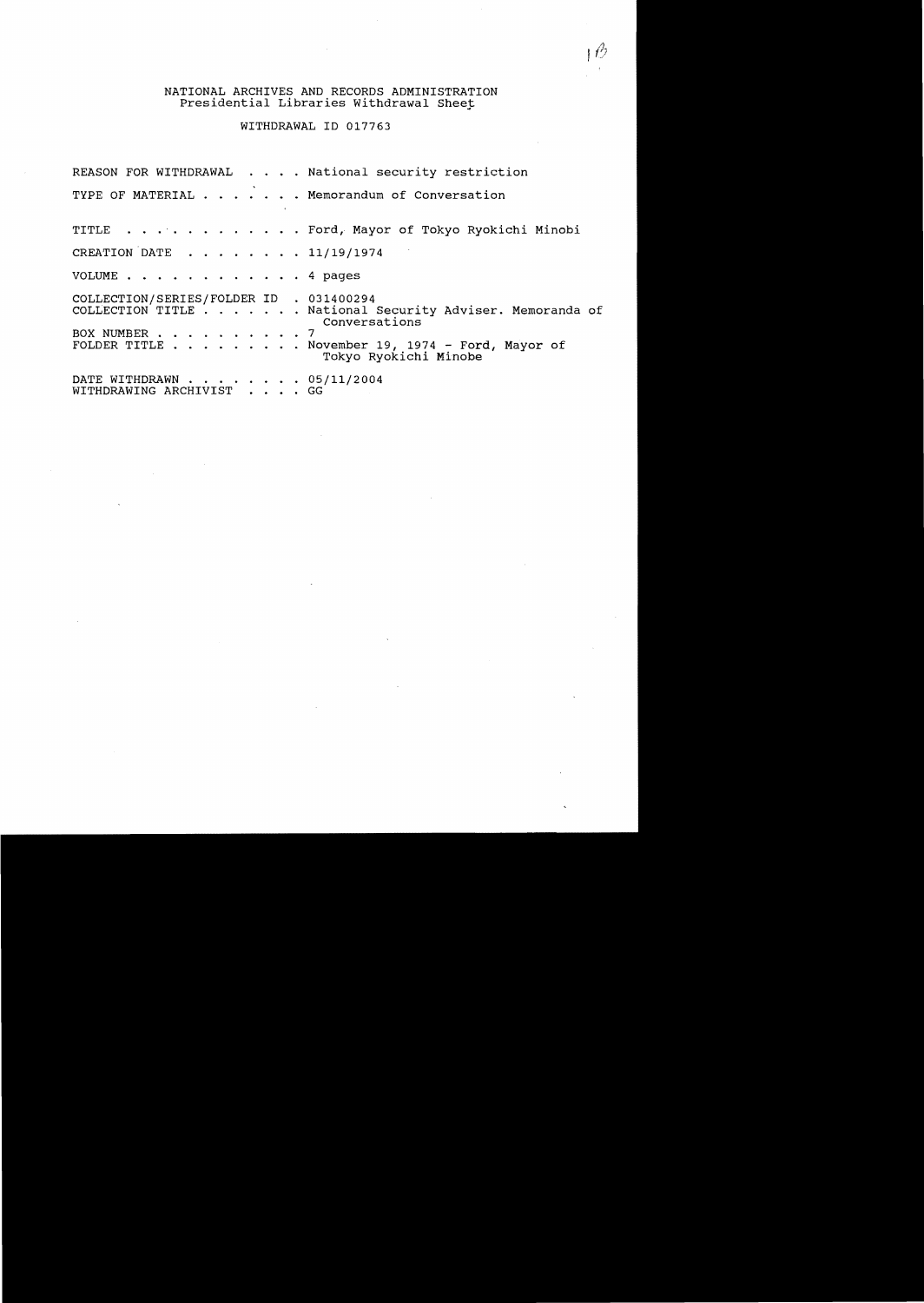#### THE WHITE HOUSE

NGTON

 $\sqrt{2/25}$ 

 $\mathcal{L}$ ler



Ware -curate interpretas than the

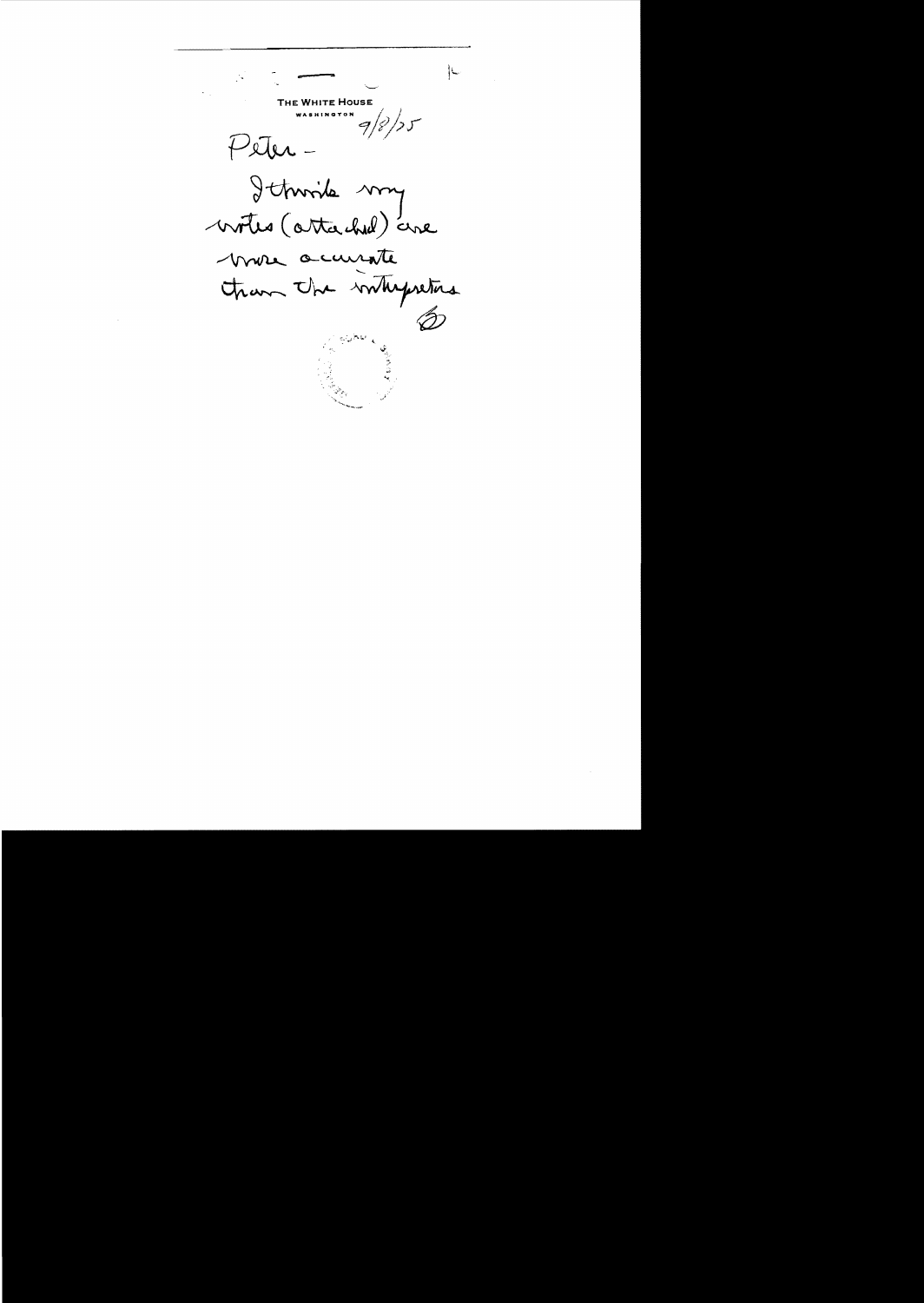$\sim$  5924 ·MEMORANDUM

## NATIONAL SECURITY COUNCIL

ACTION **CONFIDENTIAL** December 6, 1974

 $\mathbf{p}_{i}$ 

MEMORANDUM FOR: GENERAL SCOWCROFT

FROM: W. R. Smyser

SUBJECT: Clearance of Presidential Memorandum of Conversation

Attached (Tab A) is a memorandum of conversation of the meeting of President Ford and the Governor of Tokyo, November 19, 1974.

## RECOMMENDATION:

That you approve the attached memorandwn.

Approve \_\_\_\_\_\_\_\_\_ Disapprove \_\_\_\_\_\_\_\_\_\_\_



GONFIDENTIAL. - GDS

IAt *.5/b/()¥*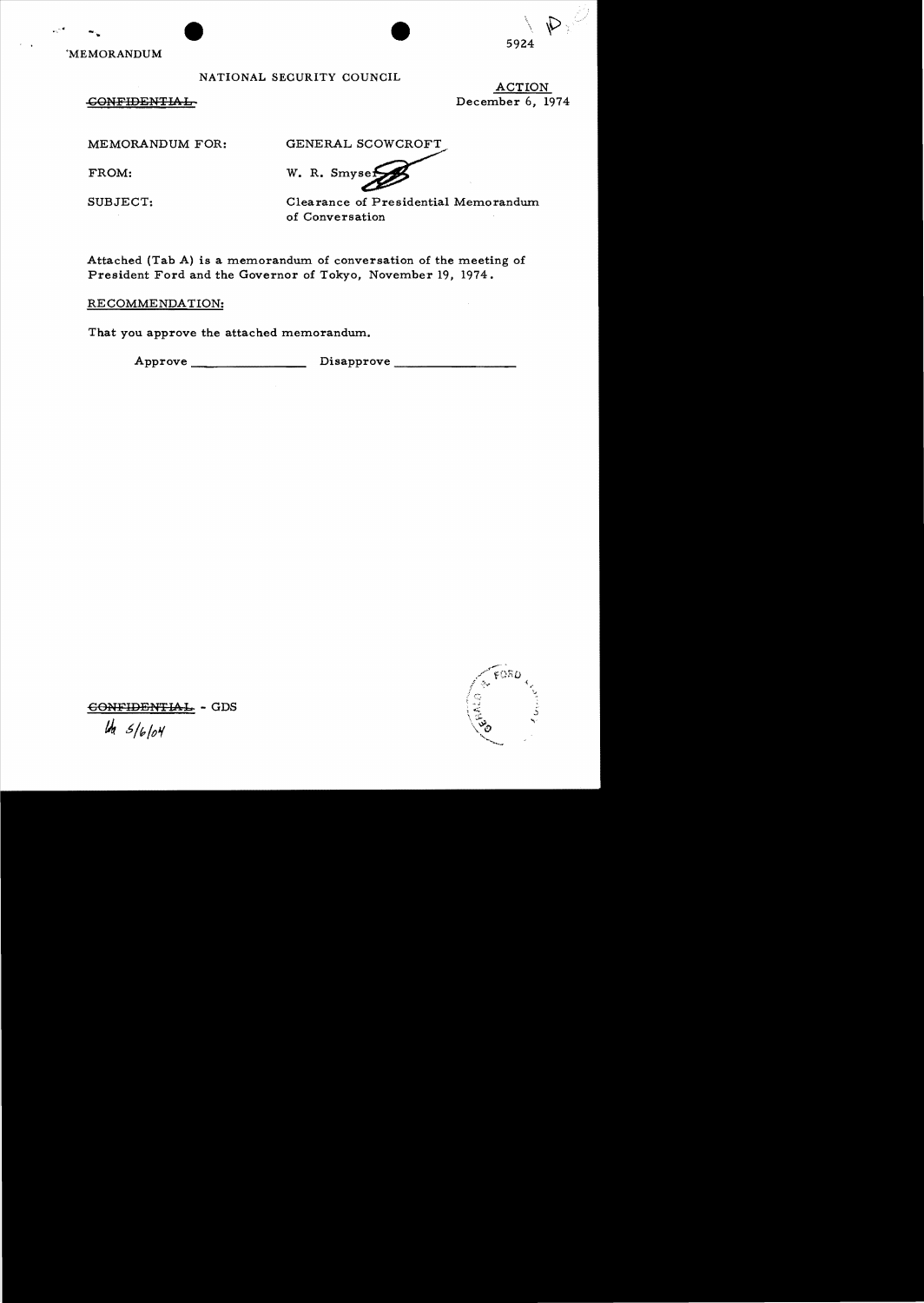**Contract Contract Contract Contract Contract Contract Contract Contract Contract Contract Contract Contract Contract Contract Contract Contract Contract Contract Contract Contract Contract Contract Contract Contract Contr** 

 $\pmb{\downarrow}$ 

 $\Omega$ 

 $\boldsymbol{A}$